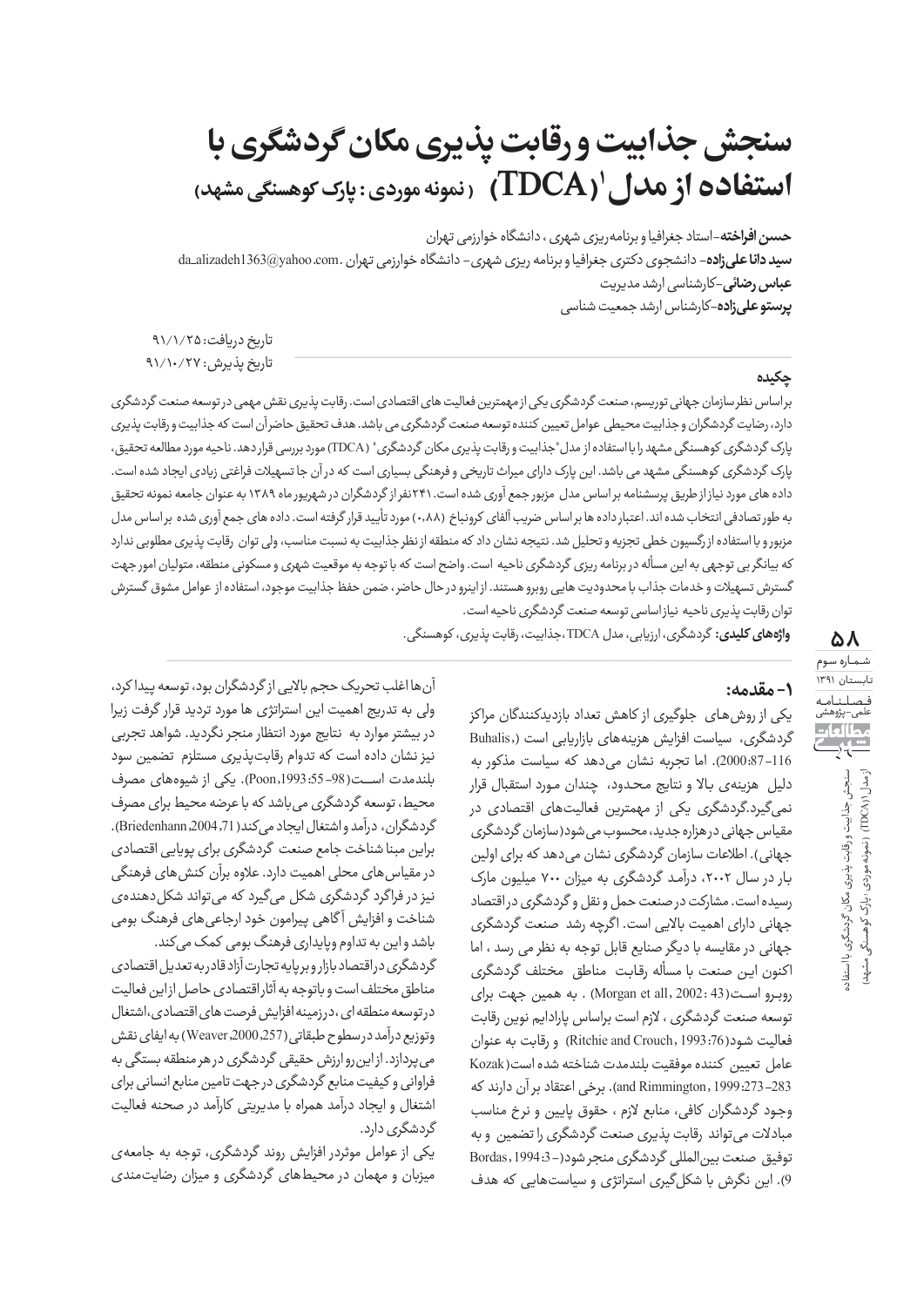

<mark>شكل شماره( : موقعیت منطق</mark>ه مورد مطالعه

و خشنودی آنها از این مکانها و محیطهاست. بررسی ادبیات گردشگری نشان میدهد که انتخاب مقصد همیشه یکی از مسایل Jiang et all, 2000:960-) مهم مديريت گردشگرى بوده است 974). هر مقصد محصولات و خدمات مختلفی برای جذب گردشگران عرضه میکند و هر گردشگر فرصت انتخاب از میان یک مجموعه مقاصد را دارد .با افزایش اطلاعات گردشگران در مورد مقاصد گردشگری انتخابهای جدیدی برای آنها میسر می شود و فرصتهای تازهای برای کسب تجارت منحصر به فرد به دست مـِي آورنـد( 723 : 2005. Mohsim). بنابراين دلايـل اولويت سفر و انتخاب مقاصد مختلف، مىبايست در متغيرهاى تأثيرگذار اين فرایند جستجو شود. در این میان از جمله عواملی که میتوانند اثرات شگرف و عمیقی بر جای بگذارند، میزان جذابیت مکان های گردشگری و در نتیحه میزان رقابت پذیری آن هاست، چرا که امروزه در گردشگری توجه ناچیزی به شناسائی جذابیت مکان ها معطوف شده و نقاط قوت و ضعف آنها به درستی مورد بررسی قرار نگرفته است. بنابراین لازم است در برنامهریزی توسعه این صنعت و بهبود وضعیت محیطهای گردشگری، میزان جذابیت هر یک بررسی و سپس رقابت پذیری آن ها با مکان های دیگر مورد توجه قرار گیرد تا بتواند وضعيت موجود رابه وضعيت مطلوب تغيير دهد.

در ايـن مقاله با به كارگيرى مدل TDCA ميـزان جذابيت و رقابت پذیری پارک کوهسنگی شهر مشهد محاسبه و مورد تجزیه و تحلیل قرار گرفته، به این امید که به عنوان مقدمه ای مورد استفاده متولیان و برنامهریزان قرار گیرد.



## **:ȟǡșÓǦȀă× -۲**

منطقه مورد مطالعه تحقیق، پارک کوهسنگی، از مناطق تاریخی و تفریحی شهر مشهد است که در دامنه کوههای جنوبی و در انتهای خیابان کوهسنگی قرار دارد. کوه بزرگ این مکان در قدیم اهمیت شیت کے ترکیب کے کرکٹ کے کرشتی<br>ویژهای داشته و ظاهراً امام رضا (ع) در سفر خود به خراسان، به این جا آمدهاند(رضوانی ، ۱۳۸۴، ۱۰۹). وجود بنای تاریخی مقبره میرزا ابراهيم رضوى، مجموعه تفريحي، باغ و استخر بزرگ، رستوران، فروشگاههای صنایع دستی و موزه و نیز مدفن تعدادی از شهدای گمنام از دلایل عمده جذب گردشگر به این منطقه است.در بالای این پارک دو کوه بزرگ سنگی قرار دارد و بقیه پارک در محوطهای بسیار وسیع حدود۲۰ هزار متر مربع دارای استخر و رستوران های متعدد و مراکز خرید و مراکز ورزشی و تفریحی و شهر بازی و غیره است. کوهسنگی یک محل تفریحی خیلی قدیمی بوده به طوری که در دوره تیموریان و صفویه به وضوح از جایگاه تفریحی آن یاد شده است (حنائی جوان و همکاران،۱۳۸۶). شکل شماره ۰، موقعیت ناحیه مورد مطالعه و شکل شماره ۲، نمایی از آن را نمایش می دهد. اما با توجه به هدف پژوهش، سنجش جذابيت و رقابتيذيري منطقه گردشگری کوهسنگی ، تحقیق حاضر از نظر هدف کاربردی بوده و از نظر جمع آوري اطلاعات ، دادهها و تجزيه و تحليل آنها، تحقیقی پیمایشی محسوب میگردد.

جامعه آماري تحقيق را مراجعان به منطقه گردشگري کوهسنگي در محدوده زمانی اجرای تحقیق ( شهریورماه ۱۳۸۹) تشکیل می دهند. با توجه به كثرت مراجعان سعى گرديد از روش نمونهگيرى تصادفى

**۵۹** شـمـاره سوم .<br>نابستان ۱۳۹۱ فصلنامه علمی-پژوهشی سنجش جذابيت و رقابت پذيري مكان گردشگري با استفاده ازمدل((DCA) (نمونه موردي؛ پارک کوهسنگي مشهد ازمدل (CA)۱ (نمونه موردي : پارک کوهسنگي مشهد) سنجش جذابيت ورقابت پذيرى مكان گردشگرى با استفاد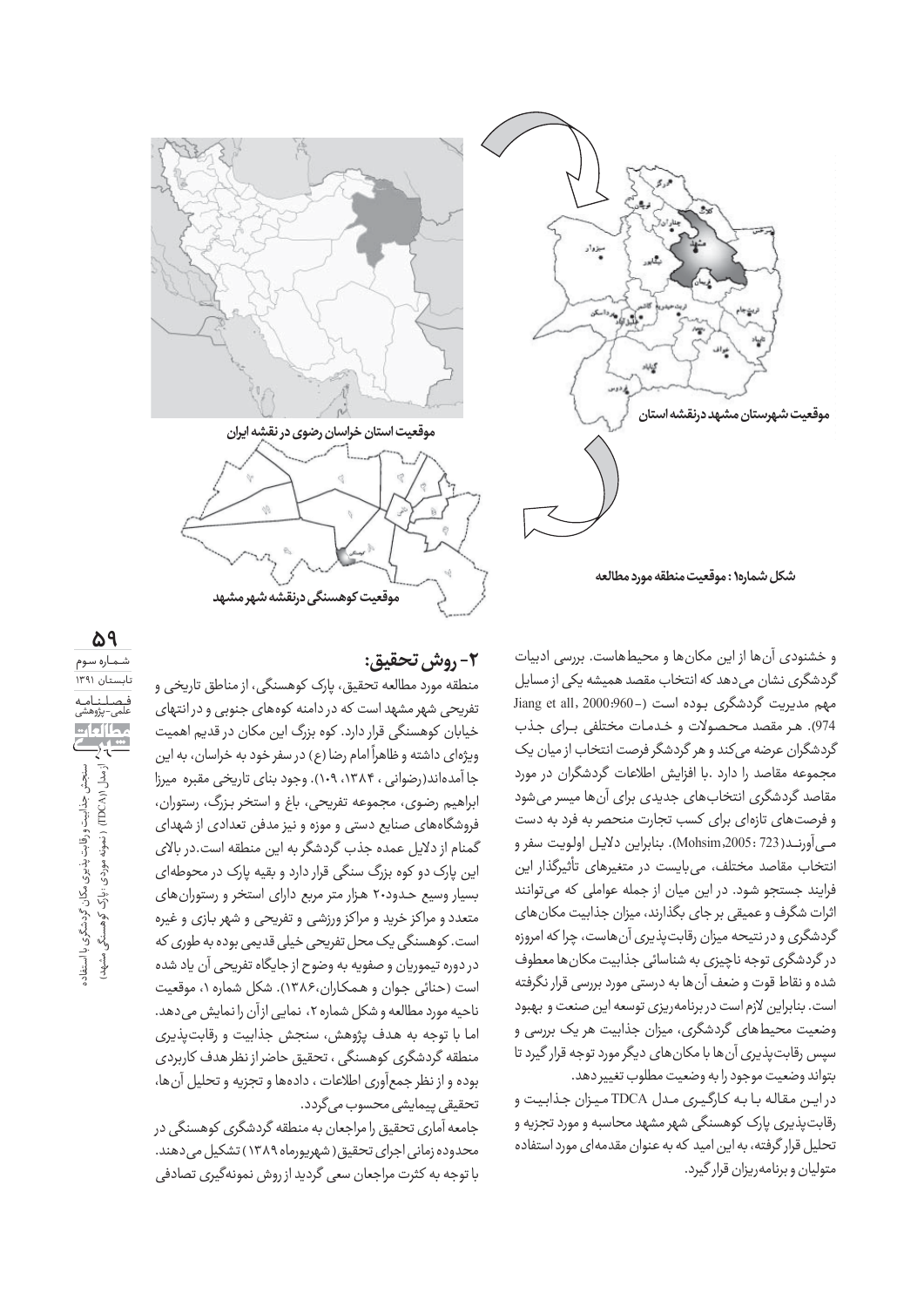

**ĆçüÌãĀÕץĀĆșãǠĀǺËĠɌÌÿǨ : ۲ą×Ìÿȃúóȃ Ċ÷ǠÛĈĄô ǚǩÌÜ**

ساده بهره گرفته شود. به علت عدم دسترسی به واریانس جامعه و در نظر داشتن حداقل خطاى نوع اول ۵ درصد، تعداد حداقل نمونه یعنی ۱۹۵ در نظر گرفته شد که پس از توزیع درصد بالاتری از این میزان، تعداد جامعه نمونه به ۲۴۱ مورد ارتقاء داده شد. به منظور گردآوری اطلاعات از ابزار پرسشنامه استفاده گردید و جهت سنجش پایایی دادهها از روش آلفای کرونباخ (افراخته۱۳۸۷:۱۳۸۸) استفاده شده که روش عمده برآورد ضریب پایایی و سازگاری است که مبین سازگاری درونی مدل می باشد. به عبارت دیگر آلفای کرونباخ اندازه میگیرد که به چه خوبی یک مجموعه از متغیرهای مشاهده شده يک سازه مكنون را توضيح مى دهند. محاسبهى اين شاخص با استفاده از رابطه زیر امکان یذیر خواهد بود.

$$
\alpha = \frac{k}{k-1} \left[ 1 - \frac{\sum_{i=1}^{k} s_i^2}{\sigma^2} \right]
$$

در اين رابطه K تعداد پرسشها و Si انحراف معيار امتياز كل پرسش ها است. هرچه این شاخص به ۱ نزدیکتر شود به معنی همبستگی درونی بالاتر و همگنتر بودن پرسش خواهد بود. بديهي است در صورت پايين بودن مقدار آلفا بايستي بررسي نمود که با حذف کدام پرسش ها مقدار آن افزایش خواهد یافت. در این آزمون مقادیر بالای ۰٫۷ مطلوب تلقی میشود. در پژوهش حاضر

ضریب آلفای کرونباخ به دست آمده برابر ۰٫۸۸ به دست آمده و نشان دهنده پایایی درونی کلی سوالات پرسشنامه میباشد. دادههای جمعآوری شده بر اساس مدل TDCA و با استفاده از روابط دروني متغيرها از طريق رگرسيون خطي مورد تجزيه و تحليل و نتيجهگيري قرار گرفته است.

#### *معرفي مدل TDCA***:**

در راستای شناسایی ابعاد مختلف اثرگذار بر صنعت گردشگری و همچنین شناسایی ابعاد مهم موثر جهت افزایش میزان رضایت مندی و خشنودسازی گردشگران مطالعه زیادی انجام شده که هریک به بررسی عوامل متعددی روی آوردهاند. اما در دهه اول سال ۲۰۰۰ این مهم به صورت جدیتر مورد توجه پژوهشگران و محققان قرار گرفت. به شکلی که اولین بار در سال ۲۰۰۳ سباستین ونجسایی` در كنفرانس آدلايد مدلي تحت عنوان TDCA را ارائه نمود. وي يس از بررسی های متعدد در خصوص عوامل موثر بر جذب گردشگران و مطالعه مفاهيم ارائه شده دراين زمينه به ارائه مدلي جهت سنجش جذابيت و رقابت پذيري در زمينه گردشگري پرداخت. همان طور كه در شکل شماره ۳ نمایش داده شده است عوامل متعددی در این مهم اثرگذار هستند که میتوان چنین اظهار داشت برخی عوامل علت و برخی معلول جذابیت و رقابت پذیری در صنعت گردشگری می باشند. در بخش زیر به تفکیک در خصوص هر یک از عوامل ملحوظ در مدل TDCA به بحث و بررسی پرداخته خواهد شد.

**۶۰** شـمـاره سوم .<br>نابستان ۱۳۹۱ فصلنامه علمی-پژوهشی سنجش جذابیت و رقابت پذیری مکان گردشگری با استفاد<br>از مدل (۱DCA) ( نمونه موردی ؛ پارک کوهسنگی مشهد) سنجش جذابيت ورقابت يذيري مكان گردشگري با استفاده از مدل (TDCA) ( نمونه موردي : یارک کوهسنگے <sub>)</sub> مشهد)

 <sup>1</sup> Vensegayi Sebastian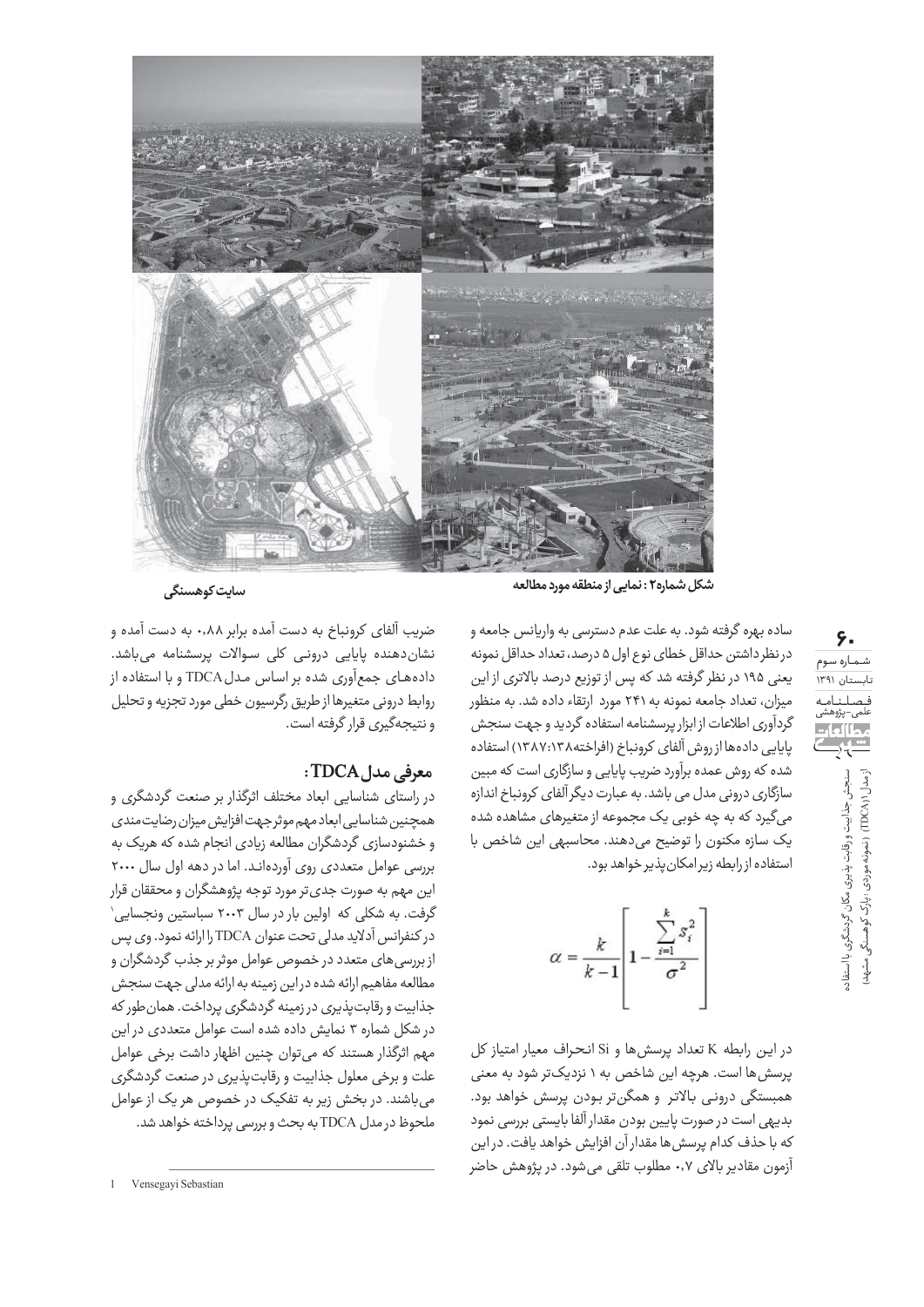

نشکل شماره ۳ : مدل TDCA و پروسه مشتمل بر آن

## جذابيت مكان گردشگرى:

جذابيت در تعريف بازتاب احساسات و عقايد بازديدكنندگان درباره توانایے های لازم مکان گردشگری در ارضای نیازهای آن هاست. مکان گردشگری باید قادر باشد به عنوان مکان جذاب درک شود و در انتخاب افراد در اولويت قرار گيرد.

جذابيت چنين تعريف مي شود: توانايي مكان گردشگري تا شرايطي را فراهم سازد که برای افـراد مزایایی حاصل شود. ایـن توانایی می تواند شامل ویژگی های مکان گردشگری مثل چیدمان و آرایش مکانی باشد. اهمیت این ویژگی ها به افراد کمک می کند تا جذابیت مکان گردشگری را ارزیابی و آن را انتخاب نمایند. جذابیت مکان گردشگري افراد را به بازديد و گذراندن زمان در آن تشويق و ترغيب می کند. درواقع ارزش عمده جذابیت مکان گردشگری، اثر گذاری آن بر گردشگر می باشد.( Ferrario, 1979:9−21)

#### **رقابتي بودن مكان گردشگري:**

استراتژی رقابتی جستجو برای یافتن یک موقعیت رقابتی مطلوب ذر يک صنعت مي باشد. هدف آن نيز ايجاد يک موقعيت پايدار و سودمند است بر خلاف نیروهایی که تعیین کننده رقابت در صنعت هستند(45–43:29orter,1985). جستجو جهت يافتن نيروها و عوامل تعیین کننده رقابت پذیری در صنعت گردشگری به شکلی است كه به صورت كامل بررسى نشده است(26: Dwyer,2003) . در چارچوب گردشگرى، مفهوم رقابتپذيرى به شكل هاى مختلفی کاربرد دارد. مؤلفین مختلف ارتباط آن را با رقابت پذیری در اقتصاد، بازاریابی و دیدگاههای استراتژیک، قیمت، کیفیت و رضایت نشان دادهاند.

رقابت يذيرى مكان گردشگرى با سهم بازار مرتبط است و با تعداد بازدیدکنندگان و بازگشت مالی سنجیده میشود (حسن، ۲۰۰۰،۵۴). این نگرش بیانگرآن است که رقابت یذیری باید با تعداد بازديدكنندگان وافزايش درآمد مكان گردشگرى ارتباط داشته باشد. مطالعات اخير نشان داده است كه رشد صنعت گردشگرى اغلب تحت تاثير ديگر فعاليت هاى اقتصادى نيز مى باشد(21: Buhalis,2000). بنابراین صنعت گردشگری به سادگی جایگزین صنایع قدیمی شده است. موقعیت رقابتی مکان گردشگری با خصوصیات اقتصادی ساكنان یک کشور به علت ماهیت چند وجهی صنعت گردشگری

و تنوع صنايع درگير در رقابتي ساز كردن مكان گردشگري در ارتباط است. ارزیابی اجزای حیاتی مکان گردشگری می تواند درک بهتری از رقابتپذیری مکان گردشگری فراهم کند. رقابتپذیری در گردشگری می تواند همچنین از منظر محیطی نیز بررسی شود.

## تر*ك*يب فعاليت ها':

خذابیتها، ابزار اولیه کشش و گیرایی مکان گردشگری هستند. آنها کلید انگیزشی برای بازدیدکنندگان یک مکان گردشگری و دلایل اساسی برای انتخاب بازدیدکنندگان از یک منطقه نسبت به ديگر مكان ها محسوب مي شوند( Ritchie and Crouch, 1999:21). محققين جذابيتها را در ينج گروه به صورت شكل شماره ۴ طبقه بندی کردهاند.



**۶۱** شـمـاره سوم تابستان ۱۳۹۱ فصلنامه علمی-پژوهشی سنجش جذابيت و رقابت پذيري مكان گردشگري با استفاده ازمدل (CA)۱ (نمونه موردي : پارک کوهسنگي مشهد) سنجش جذابیت و رقابت پذیری مکان گردشگری با استفاد<br>زمدل (IDCA) ( نمونه موردی : پارک کوهسنگی مشهد) ، جذابیت و رقابت پذیری مکان گردشگری با استفاد

نشكل شما<sub>ن</sub>ه۴ : طبقه بندي جذابيت ها **(Ritchie and Crouch, 1999:21)** 

دامنه فعالیتها در مکان گردشگری بسیار اهمیت دارند و برخی از اجزای حیاتی کشش و گیرایی محیطی می باشند. تنوع جذابیت ها و تركيب فعاليتها به بازديدكننده يك بازه گسترده انتخاب و نهايتاً امکان اقامت بیشتر را پیشنهاد میدهد. جدول شماره ۱ تأثیر منابع و فعاليت ها را بر رقابت پذيرى نشان مى دهد.

#### تسهيلات *ح*مايتى<sup>٬</sup>:

تسهیلاتی وجود دارد که یک اثر ثانویه بر انگیزش در مسافرتها اعمال میکند مثل تسهیلات حمل و نقل، ارائه خدمات جانبی و غیره. این تسهیلات ابزاری را فراهم میکنند که صنعت گردشگری بر اساس آن پایهگذاری شده است(کروچ و ریتچی، ۱۹۹۹،۳۴). جذابیت مکان گردشگری به وسیله توانایی درفراهم سازی تسهیلاتی که گردشگران می توانند در مکان گردشگری استفاده کنند، افزایش می یابد. رقابت پذیری مکان گردشگری نیز زمانی حاصل میشود که تامین خدمات و تسهیلات رقابتی بیشتر از گزینههای مختلف دیگر ارائه شود. خدمات حمایتی در گردشگری ارزشمند است و به

Mix of Activities

 <sup>2</sup> Supporting Services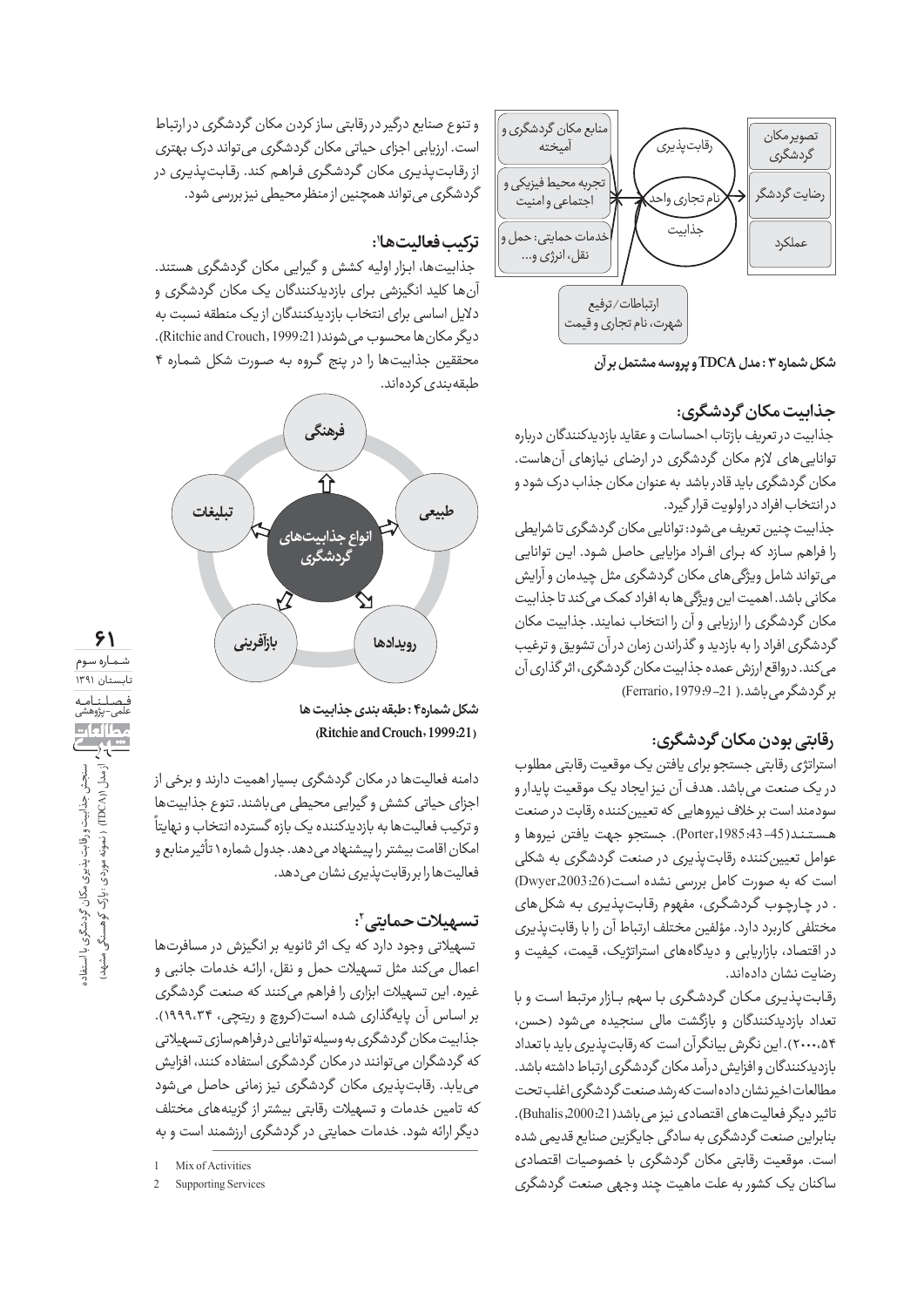نوع مکان گردشگری و هدف سازمان مدیریت مکان گردشگری` (DMO) وابسته است. این سازمان در جذابیت و رقابتپذیرتر نمودن مکان گردشگری از طریق تصمیمات استراتژیکی که بر سطح و دامنه تسهيلاتى كه بايد دردسترس باشد، مشاركت میکند. جدول شماره ۳ تأثیر خدمات حمایتی را بر رقابت پذیری مکان نشان می دهد.

## تجربه محیطی َ':

جایی که تجربه لذت ازآن دراذهان وجود دارد، محیطی است که در آن خدمات لازم ارائه می شود و شرکت و مشتری با هم در تعامل هستند(بیکر و همکاران، ۱۹۹۲٬۵–۶۰). هر دو محیط فیزیکی و اجتماعی از نظر پذیرش و رضایت مصرفکننده مهم هستند. محیطی که یک خدمت در آن فراهم می شود در اصطلاح هر دو جزء فيزيكي و اجتماعي تجربه محيطي را داراست(1992:19). تجربه محيطي شامل چهار جزء است( شكل شماره ۵).



**(۱۹۹۵، شکل شماره ۵ : احزاء تحربه محیطی (کلارک و اشمیت، ۱۹۹۵)** 

## ا**رتباطات**":

نامگذاری تجاری بر مکان گردشگری،گردشگران را قادر می سازد تا مکان گردشگری را به راحتی شناسایی نموده و آن را از پیشنهادات دیگر رقابتی متمایز سازند. این نام همچنین به عنوان یک علامت برای ارتباط مفید با گردشگران عمل میکند. نام تجاری به عنوان ابزار ذهني براي مزاياي عاطفي و كاركردي ارتباطي عمل مي كند (دیچارناتونی و مک دونالد، ۱۹۹۸،۴۳). و همچنین می تواند فرایند انتخاب مكان گردشگرى راتسريع بخشد. نام تجارى سطح و كيفيت عملکرد مکان گردشگری را برای گردشگران نمایان میسازد (دی هاوتیزر، ۲۰۰۱،۷۴). نام تجاری معرف تضمین مجدد یا ضمانت در خصوص عملکرد است. درک مفهوم شهرت هم برای سازمان مستقر در مکان گردشگری و هم مصرفکننده مهم است چرا که شهرت نه تنها اطلاعاتي در خصوص عملكرد گذشته ارائه ميكند بلكه آن را تضمين مي كند(ثابيت و يوئن، ۲۰۰۳،۵۶). شهرت، واكنش عاطفي را كه شامل تمامى تخمينها در خصوص ذينفعان سازمان اس*ت*، ارائه می دهد، در حالی که ویجلت و کامررتاکید دارند براینکه شهرت

منتج شده از عملكرد گذشته مي باشد(كاروآنا و چيركاپ،۲۰۰۰). شهرت به عنوان مجموعهای ازویژگی های اقتصادی و غیراقتصادی که یک سازمان را توصیف میکند، تعریف میشود و از رفتار گذشته سازمان نتیجه می شود. درواقع شهرت می تواند به عنوان یک ادراک جهاني از ماهيتي كه سازمان را در سطح توجه و احترام بالا انشعاب جدی برای انتخاب مکان گردشگری نگه میدارد، نگریسته شود. شهرت به ندرت در صنعت گردشگری به کار برده می شود اما نقش مهمی در تعادل ارتباط میان گردشگران و مکان گردشگری ایفا میکند. برای گردشگران شهرت مکان گردشگری، تضمینکننده کیفیتی است که آنها از عملکرد گذشته مکان گردشگری اطمینان حاصل میکنند. داشتن شهرت مناسب می تواند به معنای افزایش ملاقات كننده و حضور و اسكان بيشتر گردشگران تلقى شود. شهرت مناسب یک منبع مطمئن رقابتی است و کمک میکند به رقابت پذيرى ومى تواند منجر به بهبود عملكرد مالى نيز شود. هزينه، تعیین کننده رقابت پذیری مکان گردشگری می باشد. هزینه مسافرت و بازدیدی که توسط گردشگران پرداخت می شود، می بایست به شکلی باشد که این اعتقاد را در آنها ایجاد نماید که ارزشمند است. هزینهی تجربهی گردشگران جهت بازدید شامل هزینهی خدمات حمل و نقل و مکان گردشگری و هزینههای اصلی مثل تسهیلات، غذا، نوشیدنی و خدمات تور مسافرتی است. قابل پذیرش است که گردشگران نسبت به قمیتها حساس هستند. قیمت رقابتی قیمتی است که باعث حرکت گردد.سطح بهرهوری اجزای متفاوت صنعت گردشگری و کیفیت عوامل، بر جذابیت یک مکان گردشگری اثرگذار است. جدول شمارهY تأثير ارتباطات را بر رقابت يذيري محيط فیزیکی نشان می دهد.

## عم**لکردگردشگری**

عملکرد هر نوع سیستمی در خصوص گردشگری نیازمند اطلاعات و شاخص ،های عملکرد مقصد است که می تواند به عنوان مقایسه در برابر مقاصد دیگر مورد استفاده قرار گیرد.کیفیت شاخصی عملکردی است که اغلب مورد بحث می باشد و ضروری است که برنامههای نظارت كافى درمحل مديريت بخش باطيف وسيعى ازدانش مورد نیاز، برای اطلاع رسانی در زمینه تصمیمگیری و برنامه ریزی، ارزیابی عملکرد کلی برای مقایسه آسان با مقاصد دیگر فراهم آورده شود و همچنین این نظارت بر عملکرد،باعث شده که تعدادی از مقامات محلی در حال حاضر با استفاده از تکنیک های برنامه ریزی کسب و کاربه درک و بهبود اجزاء منحصربه فرد در فرآیندهای خود مدیریتی برسند. مديريت كيفيت يكپارچه، مدل تعالى كسب و كار و سيستم استاندارسازی از روش های اصلی در حال اجرا هستند که بسیار در ارتقاء عملكرد هر مكان توريستي مي توانند مثمر ثمر باشند. رضايت گردشگران:

پیزام ٔ، نیومن ْ و ریچل ٔ (۱۹۷۸) رضایت ٰ گردشگر را به عنوان نتیجه تعامل میان تجربه گردشگر در مکان گردشگری و انتظاراتی

<sup>1</sup> Destination Management Organization

Experience Environment

Communication

nizam

<sup>5</sup> Neumann

**Reichel** 

Satisfaction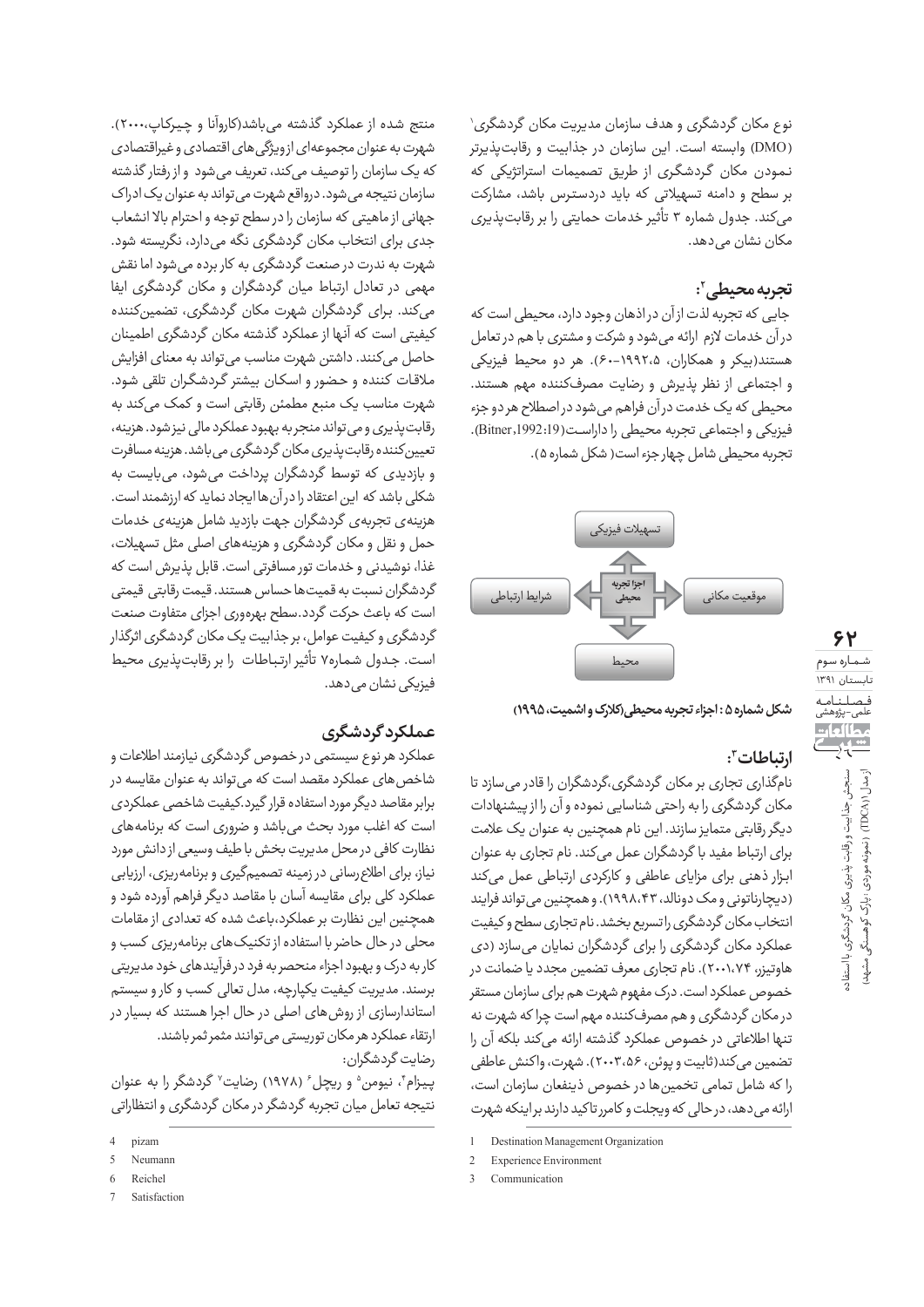که درباره مکان گردشگری دارد، تعریف میکنند. رضایت گردشگر در مکان گردشگری به عنوان عامل تعیین *ک*ننده در هدف گردشگر نسبت به بازدید مجدد مکان گردشگری و پیشنهاد آن به دیگران در نظر گرفته میشود. به نظر پیزام و الیس` (۱۹۷۸)، رضایت گردشگر میتواند به عنوان معیار ضعف و قدرت رقابتی تلقی شود. جذابیت مکان گردشگری نیز با رضایت ادراکی گردشگر مرتبط .(Ferrario,1979 and pizam 1978)

#### <mark>تصویر ذهنی مکان گردشگری:</mark>

" تصویر مقصد<sup>۴</sup>" گردشگری به عنوان ادراک ذهنی افراد، در رفتار walmsley and) و انتخاب مكان گردشگرى اهميت بسيار دارد 66: Young,1988). و خود يا هدف و رضايت گردشگر، موقعيت مکانی، تصویر رقابتی و استراتژیک مرتبط است بنابراین مفهومی است که می تواند به تشریح رقابت در صنعت گردشگری کمک کند.

## **:ǯɌÌǞǨăǛÓǤ -۳ :ÌĈǚǡüÌçțǘǡôØǦ (ȖüË**

جدول شماره۱ مؤید این مسئله می باشد که اثرگذاری منابع و ترکیب فعالیتها بر رقابت پذیری اثر مثبت دارد. همچنین با توجه به این  $\langle \cdot \rangle$ که p-value مورد محاسبه کمتر از خطای مجاز می باشد (۰/۰۵ > ÕÌÿNJèËúȷÌȈȔĄǍÜØø× Ćô ÕĄÿǔáÌLjnjNJÜËȔËĄǒĊĀȖȸËØȷÌnjǐ ،(۰/۰۴۴ است و می توان در نهایت چنین بیان نمود که اثرگذاری منابع و ترکیب فعالیتها بر رقابت پذیری، اثرمثبت بسیار ضعیفی به میزان  $.$ ۰/۰۴۴

| Model |             | Unstandardized<br>Coefficients |            | Standardized<br>Coefficients | $\mathbf{t}$ | Sig.       |
|-------|-------------|--------------------------------|------------|------------------------------|--------------|------------|
|       |             | B                              | Std. Error | Beta                         | B            | Std. Error |
|       | (Constant)  | 3.469                          | .093       |                              | 37.261       | .000       |
|       | competition | .044                           | .022       | .130                         | 2.028        | .044       |

جدول شماره ۱ : اثر منابع و ترکیب فعالیت ها بر رقابت پذیری

a Dependent Variable: resource

جدول شماره ۲، تأثير منابع و تركيب فعاليتها را بر جذابيت مكان نشان میدهد که مؤید این مسئله است که اثر منابع و ترکیب فعالیتها بر جذابیت مثبت می باشد. همچنین با توجه به این که p-value مورد محاسبه كمتراز خطاى مجازاست (۰/۰۰۰×۰/۰۰)، بنابراین میتوان استنباط نمود که رگرسیون قابل اعتماد بوده و در نهايت چنين بيان نمود كه اثر منابع و تركيب فعاليتها بر جذابيت دارای اثر مثبت متوسطی به میزان ۰/۴۱۴ است.

#### جدول شماره **۲ : اثر منابع و ترکیب فعالیت ها بر جذابیت**

| Model |                | Unstandardized<br>Coefficients |            | Standardized<br>Coefficients | t      | Sig.       |
|-------|----------------|--------------------------------|------------|------------------------------|--------|------------|
|       |                | B                              | Std. Error | Beta                         | B      | Std. Error |
|       | (Constant)     | 2.048                          | .169       |                              | 12.138 | .000       |
|       | attractiveness | .414                           | .043       | .529                         | 9.629  | .000       |

a Dependent Variable: resource

#### ب<sub>)</sub> تسهیلات حمایتی":

جدول شماره ٣ تأثير خدمات حمايتي را بر رقابت پذيرى مكان نشان میدهد که مؤید این مسئله است که اثر خدمات حمایتی بر رقابت یذیری مثبت می باشد. همچنین با توجه به این که p-value مورد محاسبه كمتر از خطاى مجازاست (۰/۰۰۸ </۰/۰)، بنابراين می توان استنباط نمود که رگرسیون قابل اعتماد بوده و در نهایت چنین بیان نمودکه اثر خدمات حمایتی بر رقابت پذیری اثر مثبت بسیار ضعیف به میزان ۰/۰۶۵ می باشد.

#### ج*د*ول شماره ۳: اثر خدمات حمایتی بر رقابت پذیری

|  |             |       | Unstandardized<br>Coefficients | Standardized<br>Coefficients | t      | Sig.       |
|--|-------------|-------|--------------------------------|------------------------------|--------|------------|
|  |             | B     | Std. Error                     | Beta                         | B      | Std. Error |
|  | (Constant)  | 3.092 | .116                           |                              | 26.686 | .000       |
|  | competition | .065  | .027                           | .153                         | 2.389  | .018       |

**۶۳** شـمـاره سوم .<br>نابستان ۱۳۹۱ فصلنامه علمی-پژوهشی ، ما المار، مصالعا<br><del>جا با</del>ج سنجش جذابیت و رقابت پذیری مکان گردشگری با استفاد<br>ازمدل (۱۳۵۲) (نمونه موردی : پارک کوهسنگی مشهد) سنجش جذابيت و رقابت پذيري مكان گردشگري با استفاده ازمدل (CA)۱ (نمونه موردي : پارک کوهسنگي مشهد)

a Dependent Variable: support

جدول شماره ۴ تأثير خدمات حمايتي را بر جذابيت مكان نشان میدهد که مؤید این مسئله میباشد که اثر خدمات حمایتی بر جذابيت، مثبت است. همچنين با توجه به اين كه p-value مورد محاسبه کمتر از خطای مجاز میباشد (۰/۰۵ > ۰/۰۰)، بنابراین می توان استنباط نمود که رگرسیون قابل اعتماد بوده و در نهایت چنین بیان کرد که اثر خدمات حمایتی بر جذابیت اثر مثبت متوسطی به میزان ۴۹۷/۴۹۷ می باشد.

#### جدول شماره ۴: اثر خدمات حما*یتی ب*ر جذابیت

| Model |                |       | Unstandardized<br>Coefficients | Standardized<br>Coefficients | t     | Sig.       |
|-------|----------------|-------|--------------------------------|------------------------------|-------|------------|
|       |                | B     | Std. Error                     | Beta                         | B     | Std. Error |
|       | (Constant)     | 1.430 | .214                           |                              | 6.690 | .000       |
|       | attractiveness | 497   | .054                           | .509                         | 9.139 | .000       |

a Dependent Variable: support

ellis

Destination image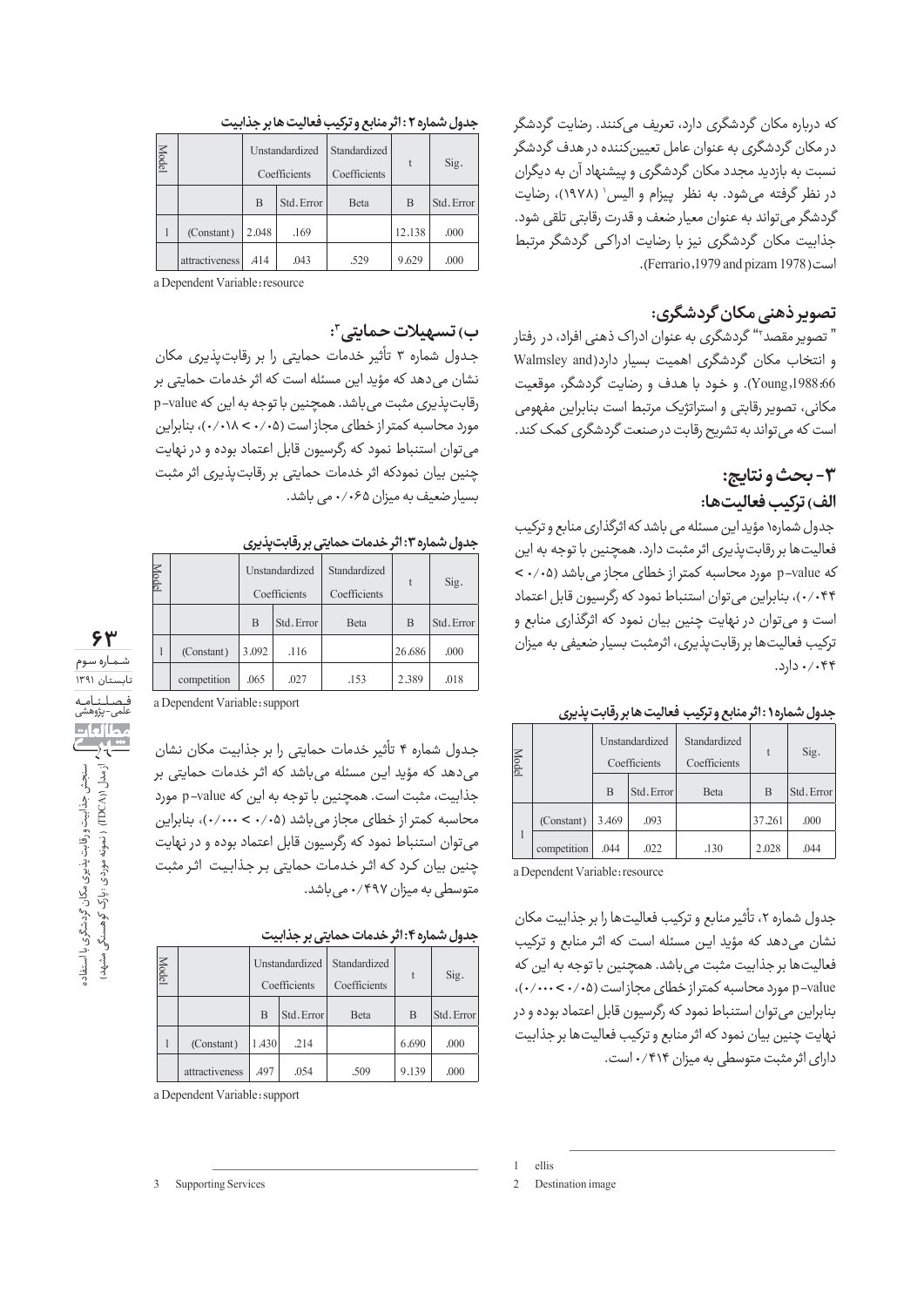## ج) تجربه محیطی':

جدول شماره۵ تأثير تجربه محيط فيزيكي را بر رقابت يذيري مكان نشان میدهد که مؤید این مسئله میباشد که اثر تجربه محیط فيزيكي بر رقابت يذيري مثبت است. همچنين با توجه به اين كه p-value مورد محاسبه كمتر از خطاى مجاز مى باشد (۰/۰۵ > ۰/۰۰۱)، بنابراین می توان استنباط نمود که رگرسیون قابل اعتماد بوده و در نهايت چنين بيان نمود كه اثر تجربه محيط فيزيكي بر رقابت یذیری اثر مثبت بسیار ضعیف به میزان ۰/۰۷۹ می باشد.

جدول شماره۶ تأثير تجربه محيط فيزيكي را برجذابيت مكان نشان می دهد. که مؤید این مسئله می باشد که اثر تجربه محیط فیزیکی بر جذابيت به صورت مثبت است. همچنين با توجه به اين كه p-value مورد محاسبه كمتراز خطاي مجازاست (۰/۰۰۰×۰۰۰۰)، بنابراین میتوان استنباط نمود که رگرسیون قابل اعتماد بوده و در نهایت چنین بیان نمود که اثر تجربه محیط فیزیکی بر جذابیت اثر مثبت متوسطى به ميزان ۰/۴۱۴ مى باشد.

| جدول شماره ۶ : اثر تجربه محیط فیزیکی بر جذابیت |  |  |
|------------------------------------------------|--|--|
|------------------------------------------------|--|--|

| Model |                | Unstandardized<br>Coefficients |            | Standardized<br>Coefficients | t      | Sig.          |
|-------|----------------|--------------------------------|------------|------------------------------|--------|---------------|
|       |                | B                              | Std. Error | Beta                         | B      | Std.<br>Error |
|       | (Constant)     | 2.048                          | .169       |                              | 12.138 | .000          |
|       | attractiveness | .482                           | .043       | .529                         | 9.629  | .000          |

a Dependent Variable: resource

| جدول شماره ۵ : اثر تجربه محیط فیزیکی بر رقابتپذیری |  |  |  |  |
|----------------------------------------------------|--|--|--|--|
|----------------------------------------------------|--|--|--|--|

| Model |             |       | Unstandardized<br>Coefficients | Standardized<br>Coefficients | t      | Sig.       |
|-------|-------------|-------|--------------------------------|------------------------------|--------|------------|
|       |             | B     | Std. Error                     | Beta                         | B      | Std. Error |
|       | (Constant)  | 3.473 | .102                           |                              | 34.066 | .000       |
|       | competition | .079  | .024                           | .209                         | 3.301  | .001       |

a Dependent Variable: experiment

1 Experience Environment

| جدول شماره ۹ : اثرپذیری جذابیت و رقابت پذیری منطقه گردشگری |  |  |  |  |
|------------------------------------------------------------|--|--|--|--|
|------------------------------------------------------------|--|--|--|--|

| resource     |                 | Unstandardized<br>Coefficients | Standardized<br>Coefficients | $\mathbf{t}$ | Sig.         |            |
|--------------|-----------------|--------------------------------|------------------------------|--------------|--------------|------------|
|              |                 | $\mathbf{B}$                   | Std. Error                   | Beta         | B            | Std. Error |
|              | (Constant)      | 3.469                          | .093                         |              | 37.261       | .000       |
| $\mathbf{1}$ | Competitiveness | .044                           | .022                         | .130         | 2.028        | .044       |
|              | experiment      | $\, {\bf B}$                   | Std. Error                   | Beta         | $\, {\bf B}$ | Std. Error |
|              | (Constant)      | 3.473                          | .102                         |              | 34.066       | .000       |
| $\mathbf{1}$ | Competitiveness | .079                           | .024                         | .209         | 3.301        | .001       |
|              | support         | B                              | Std. Error                   | Beta         | $\mathbf B$  | Std. Error |
| $\mathbf{1}$ | (Constant)      | 3.092                          | .116                         |              | 26.686       | .000       |
|              | Competitiveness | .065                           | .027                         | .153         | 2.389        | .018       |
|              | communication   | $\, {\bf B}$                   | Std. Error                   | Beta         | B            | Std. Error |
|              | (Constant)      | 3.601                          | .109                         |              | 33.077       | .000       |
| $\mathbf{1}$ | Competitiveness | .119                           | .026                         | .288         | 4.655        | .000       |
|              | support         | $\, {\bf B}$                   | Std. Error                   | Beta         | B            | Std. Error |
|              | (Constant)      | 1.430                          | .214                         |              | 6.690        | .000       |
| $\mathbf{1}$ | attractiveness  | .497                           | .054                         | .509         | 9.139        | .000       |
|              | experiment      | $\mathbf{B}$                   | Std. Error                   | Beta         | $\mathbf{B}$ | Std. Error |
|              | (Constant)      | 2.048                          | .169                         |              | 12.138       | .000       |
| $\mathbf{1}$ | attractiveness  | .414                           | .043                         | .529         | 9.629        | .000       |
|              | resource        | $\, {\bf B}$                   | Std. Error                   | Beta         | B            | Std. Error |
|              | (Constant)      | 2.048                          | .169                         |              | 12.138       | .000       |
| 1            | attractiveness  | .414                           | .043                         | .529         | 9.629        | .000       |
|              | communication   | $\mathbf{B}$                   | Std. Error                   | Beta         | $\mathbf{B}$ | Std. Error |
|              | (Constant)      | 2.375                          | .213                         |              | 11.126       | .000       |
| $\mathbf{1}$ | attractiveness  | .438                           | .054                         | .462         | 8.058        | .000       |

**۶۴** شـمـاره سوم -<br>تابستان ۱۳۹۱ فــصــلــنـــامــه<br>علمى-پژوهشى سنجش جذابيت ورقابت پذيرى مكان گردشگرى با استفاد از مدل (DCA) ( نمونه موردي : پارک کوهسنگي مشهد) سنجش جذابيت ورقابت يذيري مكان گردشگري با استفاده از مدل (TDCA) ( نمونه موردي : یارک کوهسنگے <sub>)</sub> مشهد)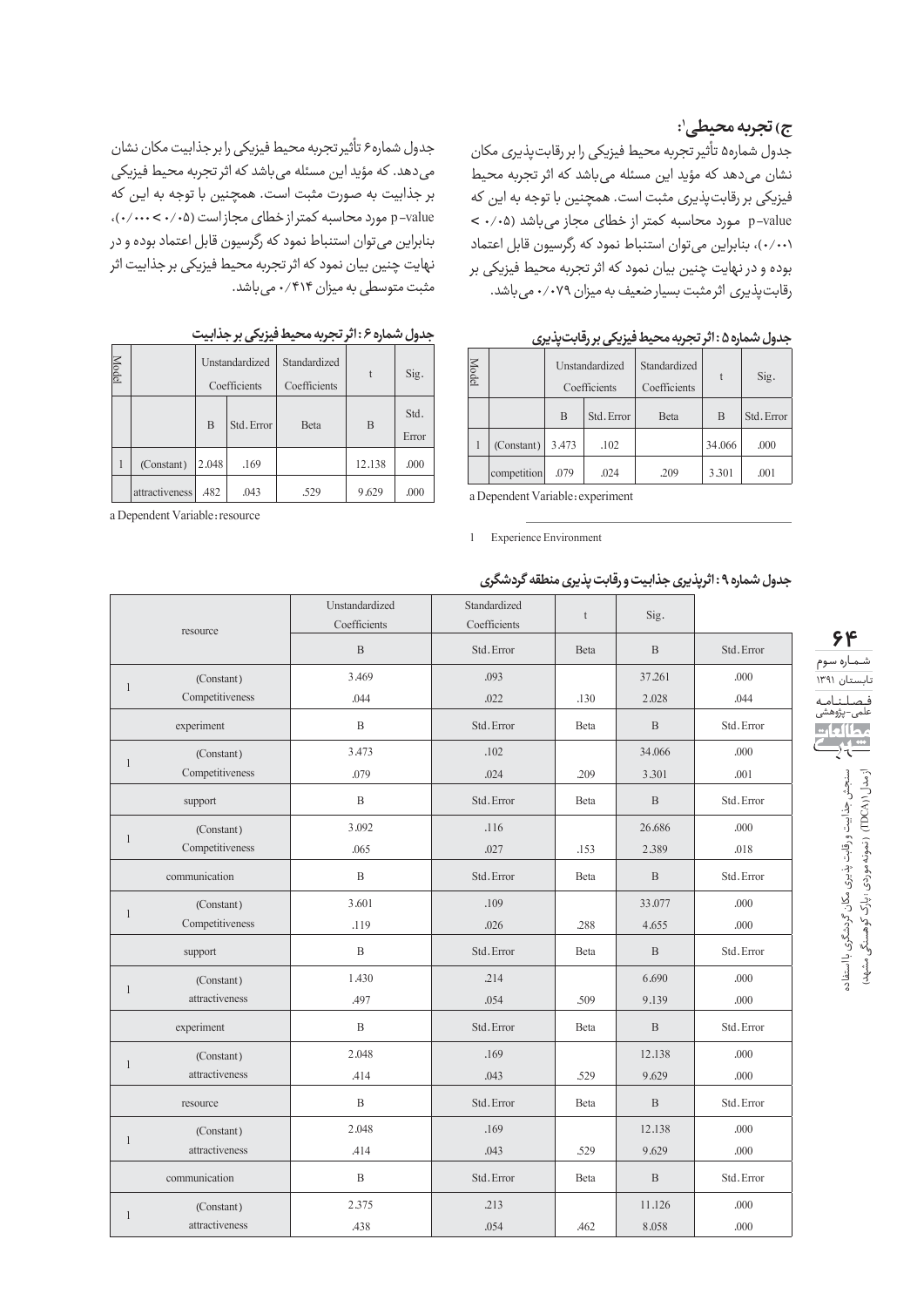| Model        |                   | Unstandardized<br>Coefficients | Standardized<br>Coefficients | t    | Sig.           |            |
|--------------|-------------------|--------------------------------|------------------------------|------|----------------|------------|
|              | attractiveness    | $\mathbf{B}$                   | Std. Error                   | Beta | $\mathbf{B}$   | Std. Error |
|              | (Constant)        | 2.307                          | .244                         |      | 9.437          | .000       |
| $\mathbf{1}$ | Destination image | .397                           | .062                         | .384 | 6.433          | .000       |
|              | attractiveness    | $\mathbf{B}$                   | Std. Error                   | Beta | B              | Std. Error |
|              | (Constant)        | 2.504                          | .197                         |      | 12.697         | .000       |
| $\mathbf{1}$ | satisfaction      | .430                           | .061                         | .414 | 7.023          | .000       |
|              | attractiveness    | $\, {\bf B}$                   | Std. Error                   | Beta | $\mathbf{B}$   | Std. Error |
|              | (Constant)        | 1.627                          | .225                         |      | 7.227          | .000       |
| $\mathbf{1}$ | performance       | .567                           | .056                         | .545 | 10.052         | .000       |
|              | Competitiveness   | $\mathbf B$                    | Std. Error                   | Beta | B              | Std. Error |
|              | (Constant)        | 2.070                          | .597                         |      | 3.465          | .001       |
| $\mathbf{1}$ | Destination image | .462                           | .151                         | .194 | 3.064          | .002       |
|              | Competitiveness   | $\overline{B}$                 | Std. Error                   | Beta | $\overline{B}$ | Std. Error |
|              | (Constant)        | 2.887                          | .494                         |      | 5.847          | .000       |
| $\mathbf{1}$ | satisfaction      | 312                            | .153                         | .131 | 2.038          | .043       |
|              | Competitiveness   | $\mathbf{B}$                   | Std. Error                   | Beta | B              | Std. Error |
|              | (Constant)        | 1.975                          | .605                         |      | 3.265          | .001       |
| $\mathbf{1}$ | performance       | .482                           | .151                         | .202 | 3.182          | .002       |

# **۶۵** شـمـاره سوم ـ<br>تابستان ۱۳۹۱ فـصـلـنـامـه<br><sup>علمى-پ</sup>ژوهشى <mark>: ا</mark><br><mark>بعا</mark> پر/ ازمدل (۱۳)د/ID (نمونه موردی : پارک کردشگری با استفاده<br>۱۴)<br>۱۴) استجش (نمدل (۱۳)درا) (نمونه موردی : پارک کوهسنگی مشهد) سنجش جذابيت و رقابت پذيري مكان گردشگري با استفاده ازمدل (CA)۱ (نمونه موردي : پارک کوهسنگي مشهد)

## **:۱ ǖÌäÌǜǦ×Ë (Õ**

جـدول شمـاره ۷ مؤید ایـن مسئله می باشد کـه اثـر ارتـبـاطـات بر رقابت یذیری مثبت می باشد. همچنین با توجه به این که p-value مورد محاسبه کمتر از خطای مجاز است (۰/۰۰۰ > ۰۰۰/۰۰)، بنابراین می توان استنباط نمود که رگرسیون قابل اعتماد بوده و در نهایت چنین بیان نمود که اثر ارتباطات بر رقابت پذیری اثر مثبت ضعیفی به میزان ۰/۱۱۹ است.

**ĉØɌǹǥǚǤÌȜ× ØɋæǡțØǦ / ǖÌäÌǜǦ×Ë ØǧË : ۷ą×ÌÿȃùăÖǵ**

|  |             | Unstandardized<br>Coefficients |            | Standardized<br>Coefficients | t      | .Sig       |
|--|-------------|--------------------------------|------------|------------------------------|--------|------------|
|  |             | B                              | Std. Error | Beta                         | B      | Std. Error |
|  | (Constant)  | 3.601                          | 109.       |                              | 33.077 | 000.       |
|  | competition | 119.                           | 026.       | 288.                         | 4.655  | 000.       |

a Dependent Variable: communication

1 Communication

جدول شماره۸ تأثير ارتباطات را بر جذابيت محيط فيزيكي نشان می دهد که مؤید این مسئله است که اثر ارتباطات بر جذابیت به صورت مثبت مي باشد. همچنين با توجه به اين كه p-value مورد محاسبه كمتر از خطاى مجاز است (۰/۰۰۰ > ۰/۰۰)، بنابراين می توان استنباط نمود که رگرسیون قابل اعتماد بوده و در نهایت چنین بیان نمود که اثر ارتباطات بر جذابیت اثر مثبت متوسطی به ميزان ۰/۴۳۸ است.

جدول شماره ۹ تأثيرپذيرى جذابيت و رقابتپذيرى منطقه گردشگری را با استفاده از رگرسیون نشان می دهد.

جدول شماره A : اثر ارتباطات بر جذابيت

| Model |                | Unstandardized<br>Coefficients |            | Standardized<br>Coefficients | t      | Sig.       |
|-------|----------------|--------------------------------|------------|------------------------------|--------|------------|
|       |                | B                              | Std. Error | Beta                         | B      | Std. Error |
|       | (Constant)     | 2.375                          | .213       |                              | 11.126 | .000       |
|       | attractiveness | .438                           | .054       | .462                         | 8.058  | .000       |

a Dependent Variable: communication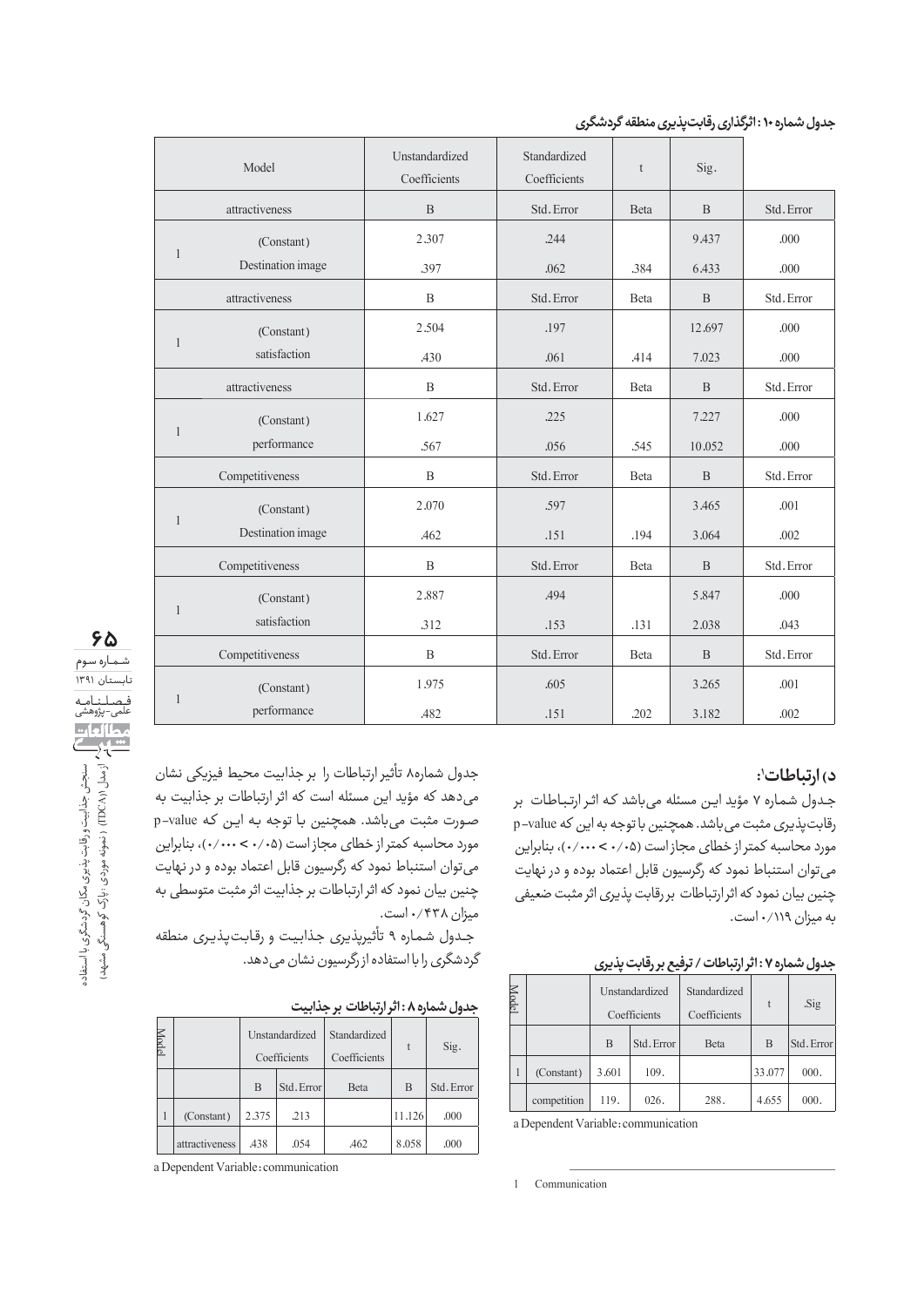

جدول شماره ۱۰ اثرگذاری رقابت پذیری بر سه عامل نام تجاری، رضایت گردشگر و خدمات حمایتی در منطقه گردشگری را نشان مے ،رھد.

## **:ĉØǡøĆDzǡǞǨ -۵**

بررسی نشان می دهد که در منطقه مورد مطالعه ضعیفترین اثر مربوط به عامل رقابت پذیری است. به این صورت که اثرگذاری چهار متغیر اصلی منابع و ترکیب فعالیتها، تجربه محیط فیزیکی، خدمات حمایتی و ارتباطات بر رقابت پذیری منطقه مورد بررسی بسيار بايين است و مويد عدم توجه به اين عامل بسيار مهم در این منطقه میباشد. در زمینه جذابیت مکان گردشگری بررسی نشان می دهد که مشخصههای وجود چنین جذابیتی در ناحیه مورد بررسی وجود داشته ومهمترین مشخصههای جذابیت آن نیز حذابيت طبيعي وخدمات حمايتي است( شكل شماره ۶) .

از دیگر نتایج مهم که در تصویر نیز نمایش داده شده است، اثرگذاری ر شمال ۱۳۹۳ میل کرد.<br>نسبتاً مناسب جذابیت در این بخش بر عملکرد است که با میزان ۰/۵۶۷ دارای بالاترین اثر در میان سایر متغیرها است. بنابراین شاخص حاصله نشان دهنده این واقعیت بوده که بهبود و توسعه غوامل ایجادکننده جذابیت در مکان مورد بررسی می تواند شرایط ارتقاء عملكرد را فراهم آورد. بدين منظور، علاوه بر عوامل طبيعي كه مهمترین عامل جذابیت دراین مکان است، می توان درجهت ایجاد ديگرعوامل مشوق و حذاب محيط و مكان گردشگرى كوهسنگى گام برداشته شود که علاوه بر افزایش تعداد بازدید گردشگران، شرایط جهت ایجاد رضایت در آن ها را نیز فراهم سازد.

در خصوص نـام تجـاري مـورد استفاده يـا همان كوهسنگي نيز می توان چنین بیان نمود که مشابهت آن با نام تجاری کوهستان بارک، چندان مشکل ساز نیست چراکه اکثر بازدیدکنندگان نسبت

به این مکان دارای اطلاعات کافی بوده و آشنایی لازم نسبت به آن را داشتهاند. بنابراین می توان گفت که نام انتخابی، از نامهای تجاری شناخته شده نزد گردشگران بوده و با توجه به رضایت نسبی حاصل از بازدید مکان مورد بررسی، گردشگران در انتقال نام و مشخصات این مکان به دیگران از طریق تبلیغات دهان به دهان بسیار فعال بوده به شکلی که بیشتر در معرفی این مکان به دیگران ابراز تمایل نمودهاند.

از نکات قابل توجه در مدل مورد بررسی قرار گرفتن نام تجاری در میان جذابیتبخشی و رقابتبذیری مکان گردشگری است. این مهم بدین معناست که بخشی از جذابیت یک مکان گردشگری در نام آن نهفته است و همین نام تجاری شرایط ایجاد رقابت را به سهولت فراهم می سازد. در تحقیق جاری نام تجاری کوهسنگی در ایفای نقش جذابیت بخشی به محیط خود موفق عمل کرده است و از دیدگاه مراجعان شنیدن این نام تداعی کننده جذابیتهای مکان گردشگری فوق خواهد بود. اما همان طور که ذکر گردید رقابت پذیری دراین مکان نسبت به مکان های مشابه مورد توجه قرار نگرفته است و چنين به نظر مي رسد كه به علت موقعيت مكاني و واقع گرديدن در موقعیت شهری و مسکونی، قدری از آزادی عمل مسئولان در خصوص ارائه خدمات بيشتر و جذابتر كه تسهيل كننده رقابت می شود و باعث افزایش اولویت این مکان در دیدگاه گردشگران خواهد شد ،کاسته شده است.